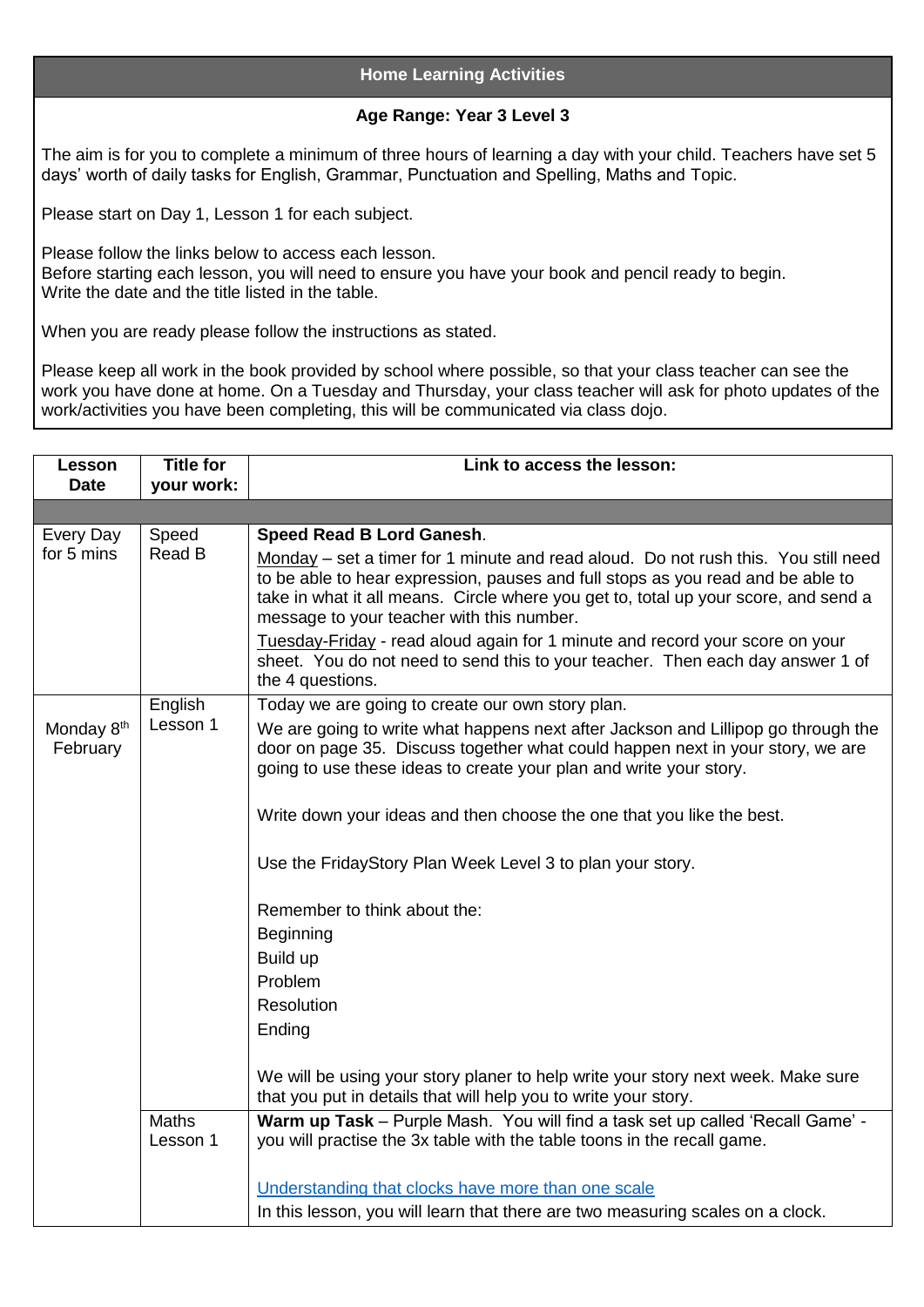|                                     | <b>GPS</b><br>Lesson 1         | To investigate suffixes: - ly suffix                                                                                                                                                                                                                                                         |
|-------------------------------------|--------------------------------|----------------------------------------------------------------------------------------------------------------------------------------------------------------------------------------------------------------------------------------------------------------------------------------------|
|                                     |                                | In this lesson, we will explore the rules associated with adding the suffix -ly. This is<br>a revision lesson. 10 spelling words will be explained and set to learn.                                                                                                                         |
|                                     | <b>Topic</b><br>Lesson 1       | Read and practice the French phrases:<br>https://www.bbc.co.uk/bitesize/topics/zjcbrj6/articles/zgnwr2p                                                                                                                                                                                      |
|                                     | French                         | I would like you to learn and say:                                                                                                                                                                                                                                                           |
|                                     |                                | What your name is                                                                                                                                                                                                                                                                            |
|                                     |                                | How old you are                                                                                                                                                                                                                                                                              |
|                                     |                                | When your birthday is                                                                                                                                                                                                                                                                        |
|                                     |                                | Where you live<br>Practice them in French and then write the sentences in your book. If possible, get                                                                                                                                                                                        |
|                                     |                                | someone to record your French phrases.                                                                                                                                                                                                                                                       |
|                                     |                                |                                                                                                                                                                                                                                                                                              |
| Tuesday 9 <sup>th</sup><br>February | English<br>Lesson 2            | Today we are going to start writing our narrative story. Remember that your story<br>is going to be about what happens next in our Fair's Fair story. Remember to use<br>your plans that you have created yesterday, as well as all the knowledge that you<br>gained last week.              |
|                                     |                                | Set out your English work as we would in school. Put today's date at the top of<br>your page followed by your KQ.                                                                                                                                                                            |
|                                     |                                | KQ: Can I write an independent narrative?                                                                                                                                                                                                                                                    |
|                                     |                                | Remember that your narrative should include all of the basic English and grammar<br>non negotiables in your writing. This is to include:                                                                                                                                                     |
|                                     |                                | Capital letters and full stops at beginning and end of sentences<br>Correct spelling of common exception words<br>Neat handwriting<br>٠<br>Capital letters for names and proper nouns                                                                                                        |
|                                     |                                |                                                                                                                                                                                                                                                                                              |
|                                     |                                | Today we are going to be writing our introduction paragraph. Ensure that you<br>follow your plan closely and include:                                                                                                                                                                        |
|                                     |                                | What happens at the beginning?                                                                                                                                                                                                                                                               |
|                                     |                                | Who are the main characters?                                                                                                                                                                                                                                                                 |
|                                     |                                | Where is it set?                                                                                                                                                                                                                                                                             |
|                                     |                                | How are the characters feeling?                                                                                                                                                                                                                                                              |
|                                     |                                | We have included a Narrative Writing Checklist, make sure that you check through<br>this whilst you are writing your introduction.                                                                                                                                                           |
|                                     | <b>Maths</b><br>Lesson 2       | Warm up Task - Purple Mash. You will find a task set up called 'Musical Chairs<br>Game'. Practise the 3x table with the table toons in the musical chairs game.                                                                                                                              |
|                                     |                                | Reading analogue time to the nearest minute                                                                                                                                                                                                                                                  |
|                                     |                                | In this lesson, you will learn to read an analogue clock to the nearest minute.                                                                                                                                                                                                              |
|                                     | <b>GPS</b>                     | To investigate suffixes: -y suffix                                                                                                                                                                                                                                                           |
|                                     | Lesson 2                       | In this lesson, we will explore the rules associated with adding the suffix -y to<br>nouns to form adjectives. 10 spelling words will be explained and set to learn.                                                                                                                         |
|                                     | Topic<br>Lesson 2<br><b>PE</b> | Look at the PE file Orienteering (under resources on the Bemrose website). We<br>are going to do Monday's lesson (just on a Tuesday!) - scroll down until you find<br>the page below. The children have to hunt around the house for objects beginning<br>with every letter of the alphabet. |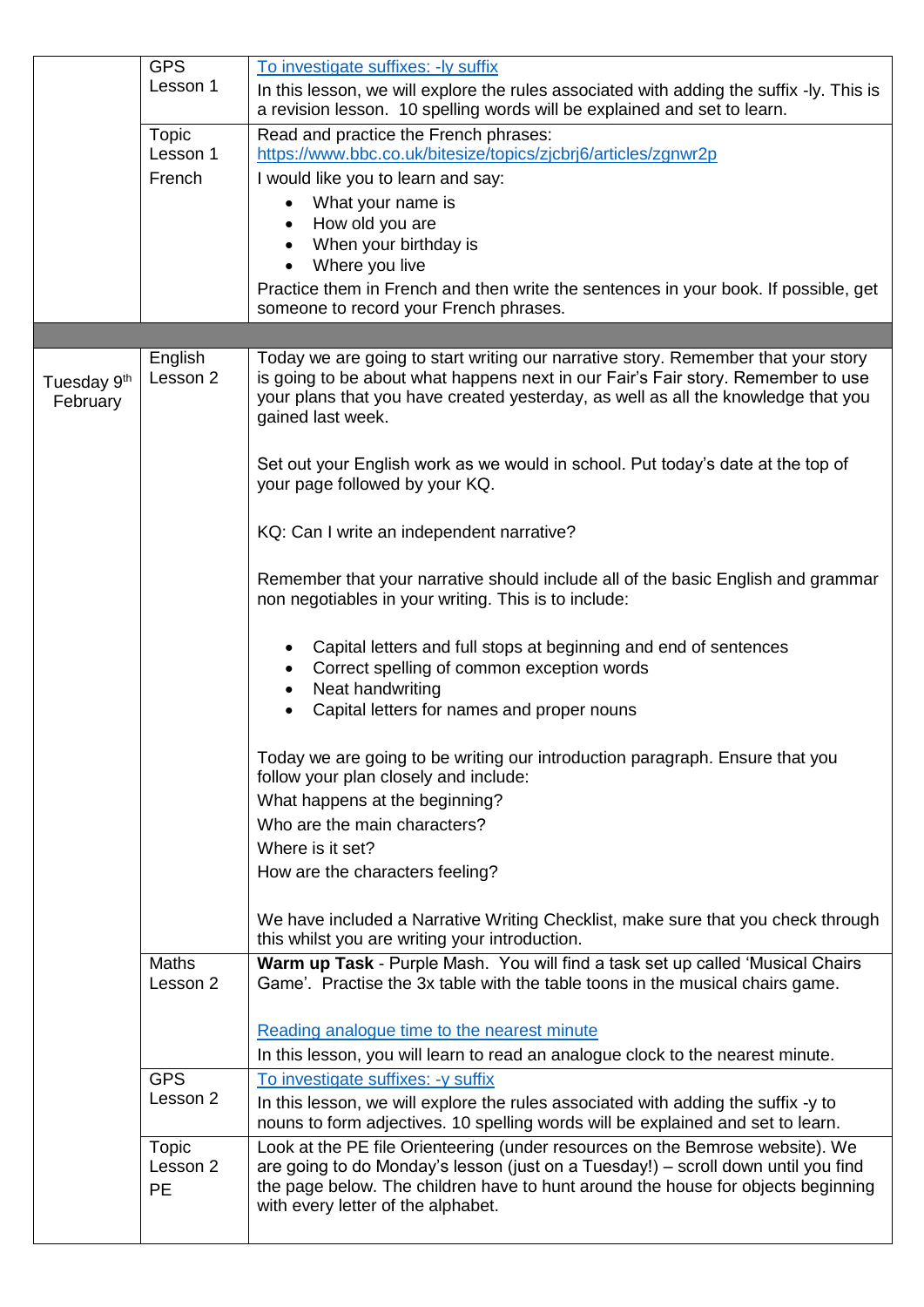|                               |                          | touch<br><b>MONDAY MOVERS</b><br>A to Z Scavenger Hunt<br>see<br>۳<br><b>D</b> Links literacy ski<br>30 <sub>min</sub><br>hear<br><sup>(1)</sup><br><b>ACTIVITY</b><br>Get yourself a pencil or pen and a piece of paper or notebook<br>Write the alphabet down one side of the pape<br>Can you find objects inside or outside the house for every letter of the alphabet?<br>Create a PDF fron<br>You might need to get a little bit creative for trickier letters<br>Use the letters of your name and find objects that match<br>Pick a colour and find as many objects as you can. i.e. green Apple, green Bucket,<br>green Crayon<br><b>EQUIPMENT NEEDED</b><br><b>RE OF A CHALLE</b><br>How can you demonstrate<br>Something to write with; pen, pencil, or colouring<br><b>Determination throughout</b><br>Try and complete the alphabet only using adjectives (describing words) for the<br>pens/ pencils<br>his challenge?<br>objects that you find<br>Challenge yourself by wearing a blindfold and asking someone to choose an object<br>from around the house. Try and guess what it is. Make sure you stay safe and<br>Be determined as some letters will be tricky to<br>move carefully!<br>find in and around the house<br><b>MAKE IT INCLUSI</b><br>Make a list of different textures (fluffy, hard, soft, squashy) and colours. Hov<br><b>D</b> TOP TIPS<br>omplete the scavenger hunt as a team in a relay style gam<br>many of these can you find objects for?<br>Why not try drawing your objects for a player to gues:<br>Why not try this now<br>Try and play this with a someone else in your household. Make sure you<br>https://www.goodhousekeeping.com/life/parenting/g32050844/scavenger-hunt-ideas-for-kids<br>explain the task clearly |
|-------------------------------|--------------------------|---------------------------------------------------------------------------------------------------------------------------------------------------------------------------------------------------------------------------------------------------------------------------------------------------------------------------------------------------------------------------------------------------------------------------------------------------------------------------------------------------------------------------------------------------------------------------------------------------------------------------------------------------------------------------------------------------------------------------------------------------------------------------------------------------------------------------------------------------------------------------------------------------------------------------------------------------------------------------------------------------------------------------------------------------------------------------------------------------------------------------------------------------------------------------------------------------------------------------------------------------------------------------------------------------------------------------------------------------------------------------------------------------------------------------------------------------------------------------------------------------------------------------------------------------------------------------------------------------------------------------------------------------------------------------------------------------------------------------------------------------------------------|
| Wednesday<br>10 <sup>th</sup> | English<br>Lesson 3      | Today we are going to be writing our build up and problem paragraph. Ensure that<br>you follow your plan closely and include in your build up:                                                                                                                                                                                                                                                                                                                                                                                                                                                                                                                                                                                                                                                                                                                                                                                                                                                                                                                                                                                                                                                                                                                                                                                                                                                                                                                                                                                                                                                                                                                                                                                                                      |
| February                      |                          | What happens next?<br>How does the story hint at a problem?<br>How are the characters feeling?                                                                                                                                                                                                                                                                                                                                                                                                                                                                                                                                                                                                                                                                                                                                                                                                                                                                                                                                                                                                                                                                                                                                                                                                                                                                                                                                                                                                                                                                                                                                                                                                                                                                      |
|                               |                          | In your problem section make sure that you include:                                                                                                                                                                                                                                                                                                                                                                                                                                                                                                                                                                                                                                                                                                                                                                                                                                                                                                                                                                                                                                                                                                                                                                                                                                                                                                                                                                                                                                                                                                                                                                                                                                                                                                                 |
|                               |                          | What is the problem within the story?                                                                                                                                                                                                                                                                                                                                                                                                                                                                                                                                                                                                                                                                                                                                                                                                                                                                                                                                                                                                                                                                                                                                                                                                                                                                                                                                                                                                                                                                                                                                                                                                                                                                                                                               |
|                               |                          | How are the characters feeling?                                                                                                                                                                                                                                                                                                                                                                                                                                                                                                                                                                                                                                                                                                                                                                                                                                                                                                                                                                                                                                                                                                                                                                                                                                                                                                                                                                                                                                                                                                                                                                                                                                                                                                                                     |
|                               |                          | Again make sure that you use the narrative writing checklist to help you to write<br>your narrative.                                                                                                                                                                                                                                                                                                                                                                                                                                                                                                                                                                                                                                                                                                                                                                                                                                                                                                                                                                                                                                                                                                                                                                                                                                                                                                                                                                                                                                                                                                                                                                                                                                                                |
|                               | <b>Maths</b><br>Lesson 3 | Warm Up Task - Print or copy from the screen the activities on '10.2.21 Maths<br>Warm Up sheet' - 3 Times Table Activities.                                                                                                                                                                                                                                                                                                                                                                                                                                                                                                                                                                                                                                                                                                                                                                                                                                                                                                                                                                                                                                                                                                                                                                                                                                                                                                                                                                                                                                                                                                                                                                                                                                         |
|                               |                          | Telling the time to am and pm                                                                                                                                                                                                                                                                                                                                                                                                                                                                                                                                                                                                                                                                                                                                                                                                                                                                                                                                                                                                                                                                                                                                                                                                                                                                                                                                                                                                                                                                                                                                                                                                                                                                                                                                       |
|                               |                          | In this lesson, you will learn to correctly use a.m. and p.m. to read and record time.                                                                                                                                                                                                                                                                                                                                                                                                                                                                                                                                                                                                                                                                                                                                                                                                                                                                                                                                                                                                                                                                                                                                                                                                                                                                                                                                                                                                                                                                                                                                                                                                                                                                              |
|                               | <b>GPS</b><br>Lesson 3   | Adding 'y' to nouns - tricky words. Look at the PowerPoint 'GPS Task 3 - 10.2.21<br>Adding 'y' Tricky Words' and complete the tasks on screen 3 & 4.<br>Do this work in your books please.                                                                                                                                                                                                                                                                                                                                                                                                                                                                                                                                                                                                                                                                                                                                                                                                                                                                                                                                                                                                                                                                                                                                                                                                                                                                                                                                                                                                                                                                                                                                                                          |
|                               | <b>Topic</b><br>Lesson 3 | Read through the information on the Science Information Sheet 10.2.21 (under<br>resources on the school website). Follow the instructions and then complete the<br>Science Prediction Sheet 10.2.21 when prompted. They will then need to complete<br>the Science Results and Patterns Sheet 10.2.21 when prompted. For this activity<br>the children will need a torch (or the flashlight on a phone) and an opaque object<br>to block the light.                                                                                                                                                                                                                                                                                                                                                                                                                                                                                                                                                                                                                                                                                                                                                                                                                                                                                                                                                                                                                                                                                                                                                                                                                                                                                                                  |
|                               | English                  | Today we are going to be writing our resolution and ending paragraph. Ensure that                                                                                                                                                                                                                                                                                                                                                                                                                                                                                                                                                                                                                                                                                                                                                                                                                                                                                                                                                                                                                                                                                                                                                                                                                                                                                                                                                                                                                                                                                                                                                                                                                                                                                   |
| Thursday                      | Lesson 4                 | you follow your plan closely and include in your resolution:                                                                                                                                                                                                                                                                                                                                                                                                                                                                                                                                                                                                                                                                                                                                                                                                                                                                                                                                                                                                                                                                                                                                                                                                                                                                                                                                                                                                                                                                                                                                                                                                                                                                                                        |
| 11 <sup>th</sup><br>February  |                          | How is this problem resolved/ sorted out?<br>How are the characters feeling?                                                                                                                                                                                                                                                                                                                                                                                                                                                                                                                                                                                                                                                                                                                                                                                                                                                                                                                                                                                                                                                                                                                                                                                                                                                                                                                                                                                                                                                                                                                                                                                                                                                                                        |
|                               |                          | In your ending section make sure that you include:<br>How does the story end?<br>Does it end happily?<br>Is there a twist to the plot?<br>How are the characters feeling?                                                                                                                                                                                                                                                                                                                                                                                                                                                                                                                                                                                                                                                                                                                                                                                                                                                                                                                                                                                                                                                                                                                                                                                                                                                                                                                                                                                                                                                                                                                                                                                           |
|                               |                          | Once you have finished your final ending section, make sure that you read through<br>your narrative.                                                                                                                                                                                                                                                                                                                                                                                                                                                                                                                                                                                                                                                                                                                                                                                                                                                                                                                                                                                                                                                                                                                                                                                                                                                                                                                                                                                                                                                                                                                                                                                                                                                                |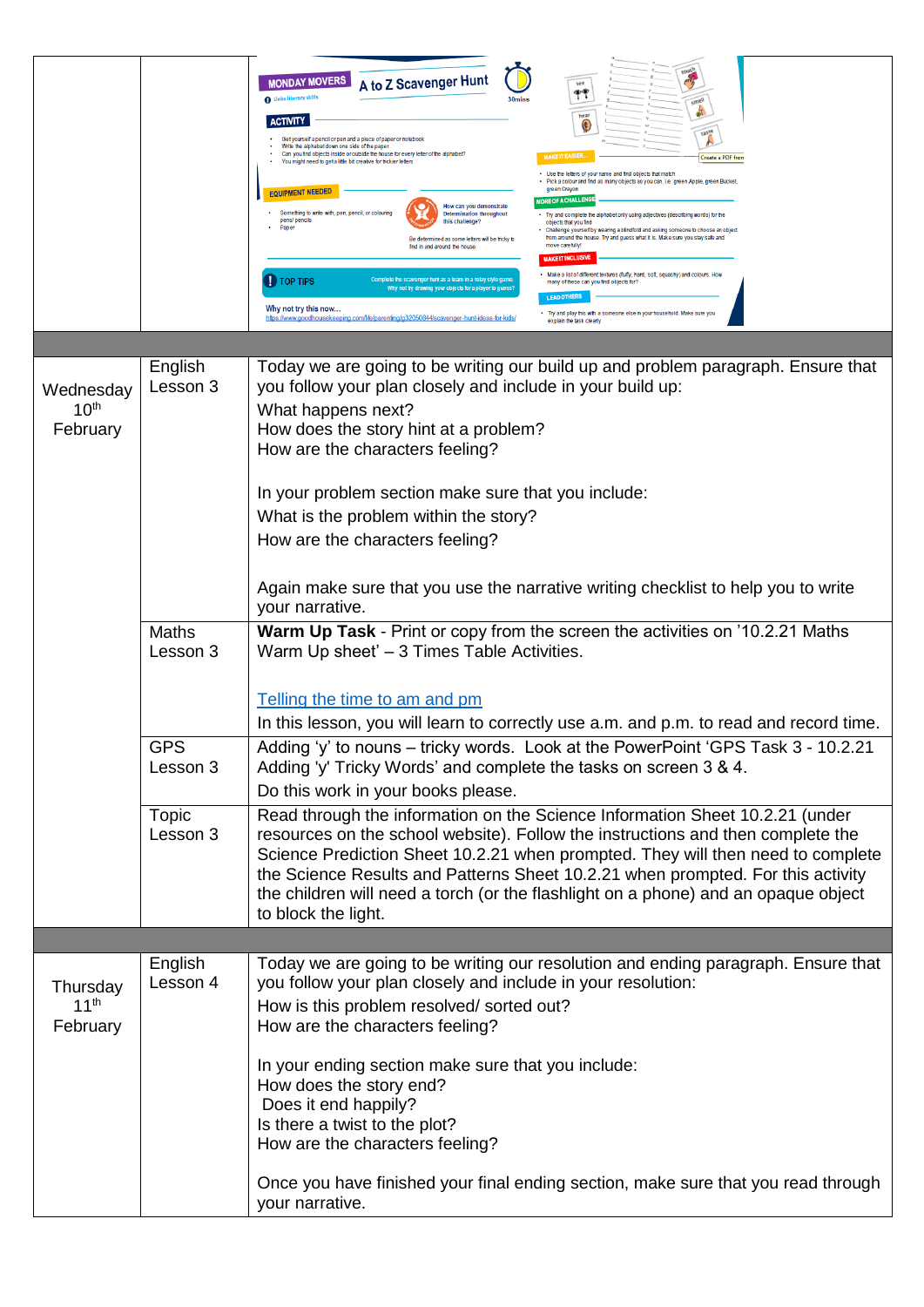|                         | <b>Maths</b><br>Lesson 4 | <b>Warm Up Task</b> – Print or copy from the screen the activities on '11.2.21 Maths<br>Warm Up sheet' -Counting on in 3s.                                                                                                                                                               |
|-------------------------|--------------------------|------------------------------------------------------------------------------------------------------------------------------------------------------------------------------------------------------------------------------------------------------------------------------------------|
|                         |                          |                                                                                                                                                                                                                                                                                          |
|                         |                          | Telling 'minutes past' on a digital clock<br>In this lesson, you will learn to tell the time on a digital clock.                                                                                                                                                                         |
|                         | <b>GPS</b>               | Pracice the letter formation for the letter 'i'. Complete 3 lines of each practice                                                                                                                                                                                                       |
|                         | Lesson 4                 | group of letters. Make sure you are sitting up properly, sharpen your pencil and                                                                                                                                                                                                         |
|                         | Handwriting              | ensure you are gripping it correctly.                                                                                                                                                                                                                                                    |
|                         |                          | Start at the cross and say, "Sweep<br>half way up, straight back down,<br>join up ". Dot your 'i' when you<br>have finished the word.                                                                                                                                                    |
|                         |                          | Copy these letters as accurately as you can:                                                                                                                                                                                                                                             |
|                         |                          | and the dead duction of                                                                                                                                                                                                                                                                  |
|                         |                          |                                                                                                                                                                                                                                                                                          |
|                         |                          |                                                                                                                                                                                                                                                                                          |
|                         |                          |                                                                                                                                                                                                                                                                                          |
|                         |                          |                                                                                                                                                                                                                                                                                          |
|                         |                          |                                                                                                                                                                                                                                                                                          |
|                         |                          |                                                                                                                                                                                                                                                                                          |
|                         |                          |                                                                                                                                                                                                                                                                                          |
|                         | Topic<br>Lesson 4        | Today we are going to learn about the importance of the Victorian era in terms of<br>technological advances. For this, the children need to use the internet to research<br>what the Victorians invented. Children write a list with the invention, the date and<br>the inventor's name. |
|                         |                          | Task:                                                                                                                                                                                                                                                                                    |
|                         |                          | Make your own amazing invention! It can be as crazy and fun as you like it, and<br>make a poster to sell it.                                                                                                                                                                             |
|                         |                          |                                                                                                                                                                                                                                                                                          |
| Friday 12th<br>February | English<br>Lesson 4      | Today we are going to be checking, editing and improving out work. To do this we<br>are going to use the COPS editing technique that we use in school. These are;                                                                                                                        |
|                         |                          | <b>Capital letters</b>                                                                                                                                                                                                                                                                   |
|                         |                          | Organisation                                                                                                                                                                                                                                                                             |
|                         |                          | Punctuation                                                                                                                                                                                                                                                                              |
|                         |                          | Spelling                                                                                                                                                                                                                                                                                 |
|                         |                          | Look at Friday Editing information worksheet for information on what to check for<br>each section.                                                                                                                                                                                       |
|                         |                          | Remember to only check one area at a time. Start with Capital letters, go through<br>your whole narrative and only check capital letters, then repeat for Organisation,<br>Punctuation and Spelling.                                                                                     |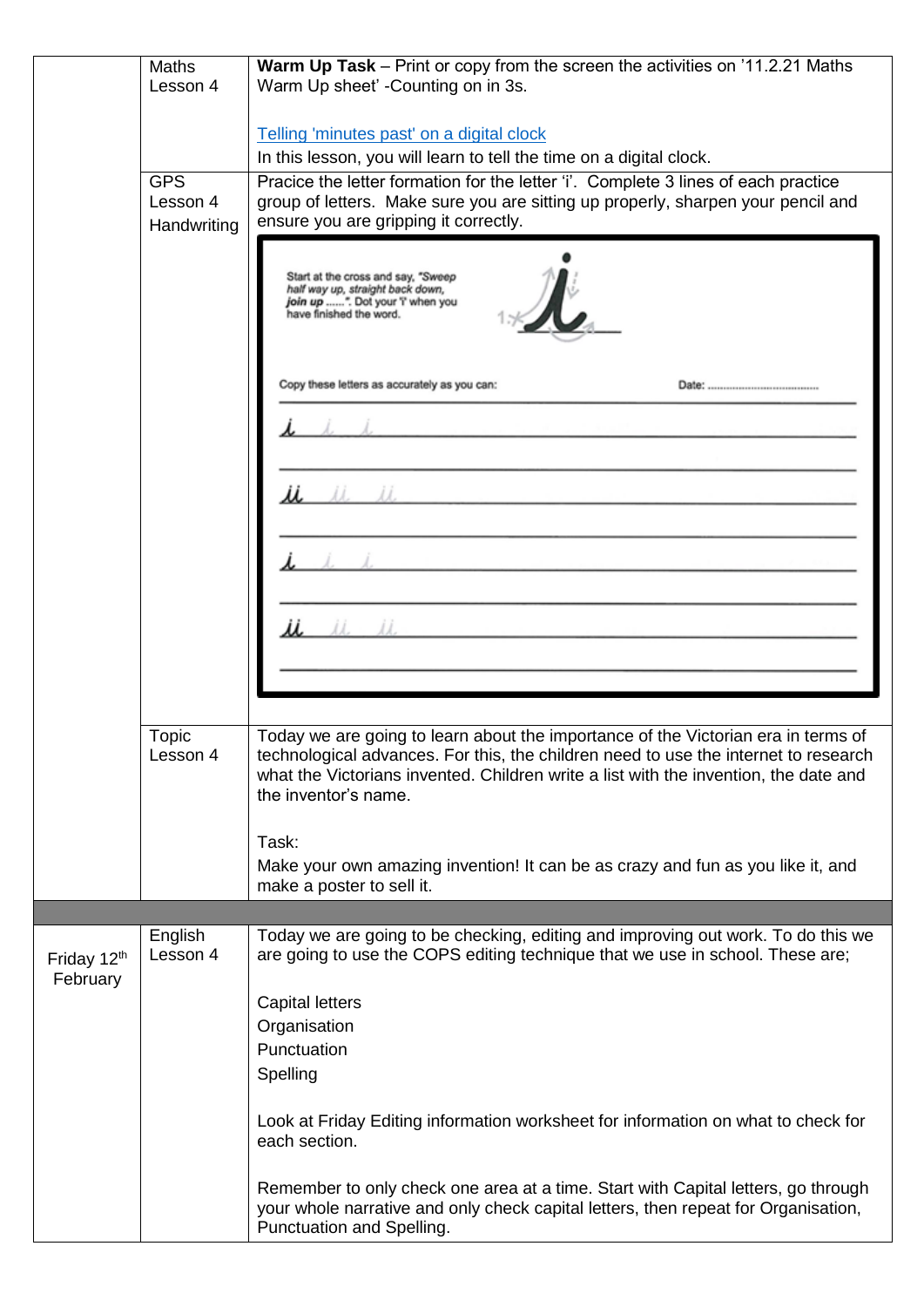|                                       | When you are editing your work, make sure that you use red pen to edit and<br>improve your work, just as we would in school.                                                                                                                                                                                                                                               |
|---------------------------------------|----------------------------------------------------------------------------------------------------------------------------------------------------------------------------------------------------------------------------------------------------------------------------------------------------------------------------------------------------------------------------|
|                                       | Once you are happy with your work ask your parents/carers or brothers and sisters<br>to read through your work and check it with you. Using COPS can they see any<br>areas for you to improve.                                                                                                                                                                             |
| <b>Maths</b><br>Lesson 4              | Warm up Task - Let's see what you have learnt about the 3 Times Table this<br>week. Open Up 'Times Table Test - Friday 12 <sup>th</sup> February' (see in the resources<br>list) and follow the instructions. This also has audio with the test being read to you<br>and the last screen has the answers. Send your score to your teacher in the Dojo<br>1-1 Message chat. |
|                                       | Reading and ordering time (presented in different ways)                                                                                                                                                                                                                                                                                                                    |
|                                       | In this lesson, you will learn to read and order the time on different clocks, and<br>read and order time in written form.                                                                                                                                                                                                                                                 |
| <b>GPS</b><br>Lesson 4<br>Handwriting | Time to practice the letter formation of 'i' from yesterday. 3 lines of each word<br>please. Make sure ascenders almost reach the line above, ascenders hang on the<br>line and the stick of the letter is below.                                                                                                                                                          |
|                                       | Now try these letter pairs and words:                                                                                                                                                                                                                                                                                                                                      |
|                                       |                                                                                                                                                                                                                                                                                                                                                                            |
|                                       |                                                                                                                                                                                                                                                                                                                                                                            |
|                                       |                                                                                                                                                                                                                                                                                                                                                                            |
|                                       |                                                                                                                                                                                                                                                                                                                                                                            |
|                                       |                                                                                                                                                                                                                                                                                                                                                                            |
|                                       |                                                                                                                                                                                                                                                                                                                                                                            |
|                                       |                                                                                                                                                                                                                                                                                                                                                                            |
| Topic                                 | Today we are looking at caring for our environment.                                                                                                                                                                                                                                                                                                                        |
| Lesson 4                              | First answer some key questions:                                                                                                                                                                                                                                                                                                                                           |
|                                       | What do we mean by the environment?<br>What do people, animals and plants need to survive in their environment?                                                                                                                                                                                                                                                            |
|                                       |                                                                                                                                                                                                                                                                                                                                                                            |
|                                       | We are going to look at Harold's Environment Project.                                                                                                                                                                                                                                                                                                                      |
|                                       | Harold (the giraffe in our PSHCE lessons) is a member of his school council.                                                                                                                                                                                                                                                                                               |
|                                       | The teachers have asked his school council to think of ways that they can help to<br>look after the school environment but Harold is a bit stuck and can't think of any<br>ideas.                                                                                                                                                                                          |
|                                       | List or mind map what things Harold could take to his next school council meeting.<br>These could be things like:                                                                                                                                                                                                                                                          |
|                                       | Ways to reduce waste in school (think about waste caused by paper, food,<br>packaging etc.)                                                                                                                                                                                                                                                                                |
|                                       | Ways to save water                                                                                                                                                                                                                                                                                                                                                         |
|                                       | Ways to save energy                                                                                                                                                                                                                                                                                                                                                        |
|                                       | Ways to look after the plants and animals that live in the school environment<br>Any other ways of looking after the environment                                                                                                                                                                                                                                           |
|                                       |                                                                                                                                                                                                                                                                                                                                                                            |
|                                       | When Harold goes to his school council meeting he will be told that he can only<br>introduce one idea at a time into the school. The teachers think that trying to do                                                                                                                                                                                                      |